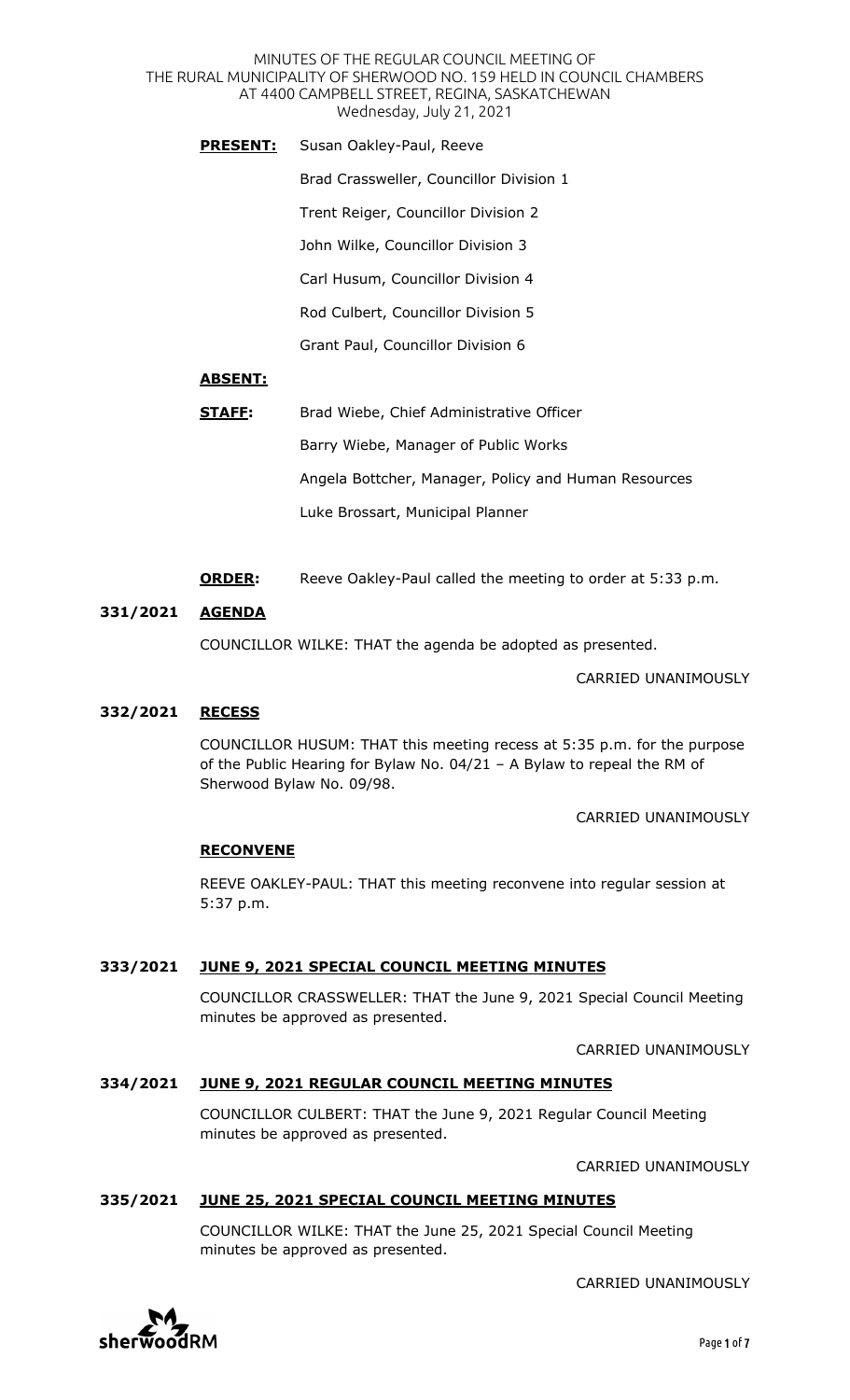CARRIED UNANIMOUSLY

# **338/2021 MONTHLY FINANCIAL REPORTS – JUNE 2021**

**337/2021 MONTHLY FINANCIAL REPORTS – MAY 2021**

accepted as information and filed.

COUNCILLOR CRASSWELLER: THAT the Monthly Financial Reports for June 2021 be accepted as information and filed.

CARRIED UNANIMOUSLY

# **339/2021 MONTHLY RESERVE FUND SUMMARY**

COUNCILLOR CULBERT: THAT the Monthly Reserve Fund Summary for May and June 2021 be accepted as information and filed.

CARRIED UNANIMOUSLY

# **340/2021 LIST OF ACCOUNTS FOR REVIEW**

COUNCILLOR CULBERT: THAT cheque numbers 19503 to 19590 totaling \$426,132.75 for June 2021, as outlined in the List of Accounts for Review attached to and forming part of these minutes be approved; and,

THAT the Payroll and Electronic Funds Transfer for May 2021 totaling \$249,199.27 and for June 2021 totaling \$199,805.86 be ratified.

## CARRIED UNANIMOUSLY

# **341/2021 PUBLIC WORKS OPERATIONS AND PROJECTS UPDATE - JUNE**

COUNCILLOR REIGER: THAT the June Public Works Operations and Projects Update report be accepted as information and filed.

CARRIED UNANIMOUSLY

# **342/2021 REMOVAL OF CEMENT ALONG INLAND DRIVE (TWP 182)**

COUNCILLOR HUSUM: THAT the Removal of Cement along Inland Drive (TWP 182) report be accepted as information and filed.

CARRIED UNANIMOUSLY

## **343/2021 RECONSTRUCTION OF WINNIPEG STREET NORTH**

COUNCILLOR HUSUM: THAT the Reconstruction of Winnipeg Street North report be accepted as information and filed.

CARRIED UNANIMOUSLY

## **344/2021 SPEED LIMIT CHANGE ALONG INLAND DRIVE, TWP 172 (HILL) AND 13TH AVENUE**

COUNCILLOR CRASSWELLER: THAT the speed limit change along Inland Drive, TWP 172 (Hill) and 13<sup>th</sup> Avenue report be accepted as information and filed.





Page 2 of 7

### MINUTES OF THE REGULAR COUNCIL MEETING OF THE RURAL MUNICIPALITY OF SHERWOOD NO. 159 HELD IN COUNCIL CHAMBERS AT 4400 CAMPBELL STREET, REGINA, SASKATCHEWAN Wednesday, July 21, 2021

## **336/2021 JULY.2021 FINANCIAL UPDATE**

COUNCILLOR CRASSWELLER: THAT the July 2021 Financial Update report be accepted as information and filed.

COUNCILLOR CULBERT: THAT the Monthly Financial Reports for May 2021 be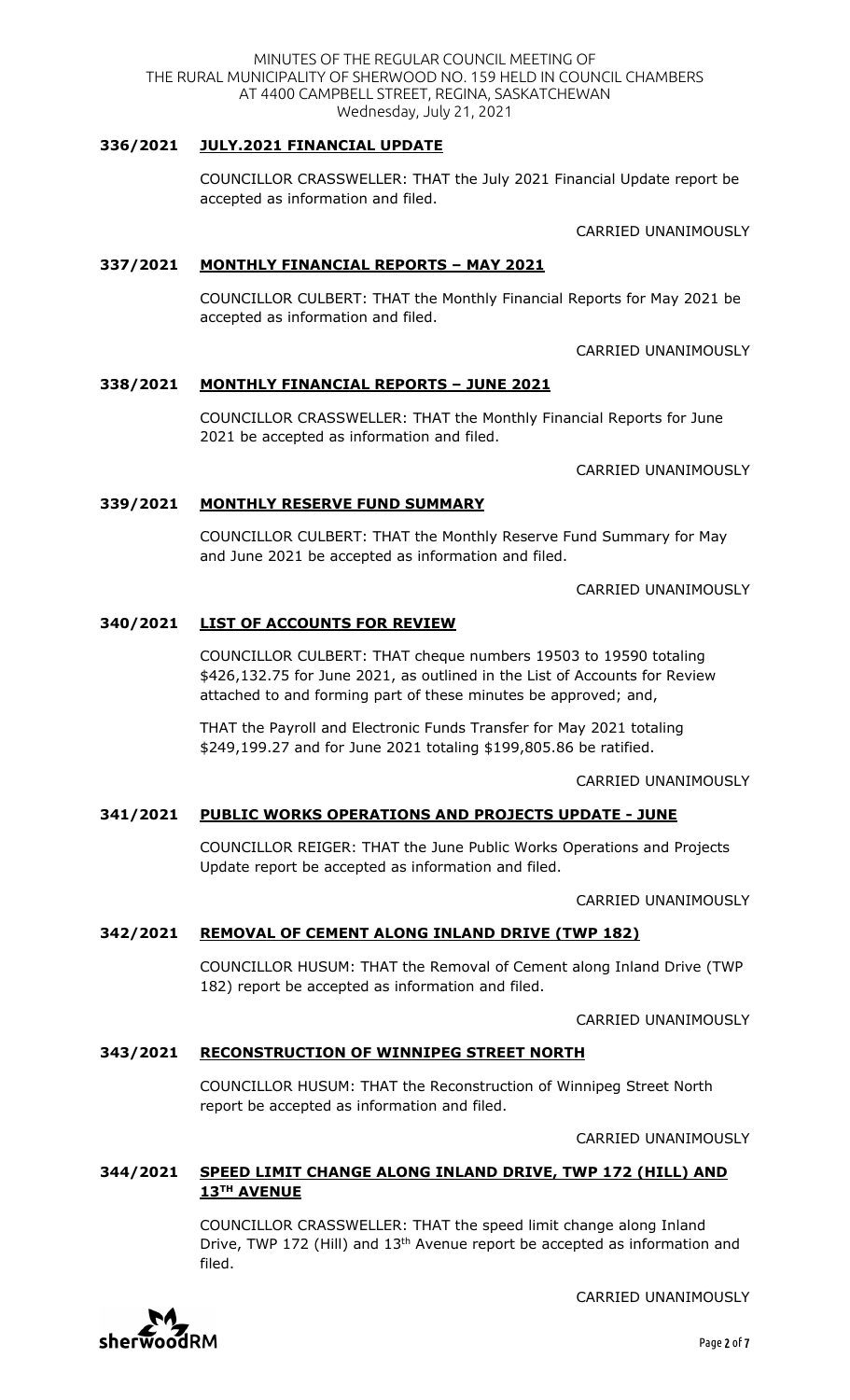## **345/2021 RESULTS OF MUNICIPAL EQUIPMENT TAKEN TO AUCTION**

COUNCILLOR REIGER: THAT the Results of Municipal Equipment taken to Auction report be accepted as information and filed.

CARRIED UNANIMOUSLY

## **346/2021 BYLAW NO. 04/21 – A BYLAW TO REPEAL THE RM OF SHERWOOD BYLAW NO. 09/98**

COUNCILLOR CRASSWELLER: THAT Bylaw No. 04/21 - A Bylaw to repeal the RM of Sherwood Bylaw No. 09/98, be read a second time.

CARRIED UNANIMOUSLY

## **347/2021 BYLAW NO. 04/21 – A BYLAW TO REPEAL THE RM OF SHERWOOD BYLAW NO. 09/98**

COUNCILLOR HUSUM: THAT Bylaw No. 04/21 - A Bylaw to repeal the RM of Sherwood Bylaw No. 09/98, be read a third time and hereby adopted.

CARRIED UNANIMOUSLY

### **348/2021 BUSINESS LICENSING BYLAW REVIEW**

COUNCILLOR CULBERT: THAT Bylaw No. 02/11 – A Bylaw to license businesses operating within the Rural Municipality of Sherwood No. 159 be repealed and continue to process all land use applications as Development Permits (as defined in the Zoning Bylaw, i.e. permitted or discretionary use) with appropriate conditions to ensure compliance with all codes and regulations.

CARRIED UNANIMOUSLY

## **349/2021 RECESS**

COUNCILLOR CULBERT: THAT this meeting recess at 6:39 p.m.

CARRIED UNANIMOUSLY

## **350/2021 RECONVENE**

REEVE OAKLEY-PAUL: THAT this meeting reconvene into regular session at 6:51 pm.

CARRIED UNANIMOUSLY

## **351/2021 BYLAW NO. 12/21 – A BYLAW TO AMEND THE RM OF SHERWOOD ZONING BYLAW NO. 18/17**

COUNCILLOR CULBERT: THAT Bylaw No. 12/21 - A Bylaw to amend the RM of Sherwood Zoning Bylaw No. 18/17, be read a first time.

CARRIED UNANIMOUSLY

#### **352/2021 TERRANCE WOLFE SU 18-007 SERVICING AGREEMENT**

COUNCILLOR CULBERT: THAT the servicing agreement with Terrance Wolfe be accepted as presented and the Chief Administrative Officer and Reeve be authorized to sign the agreement.

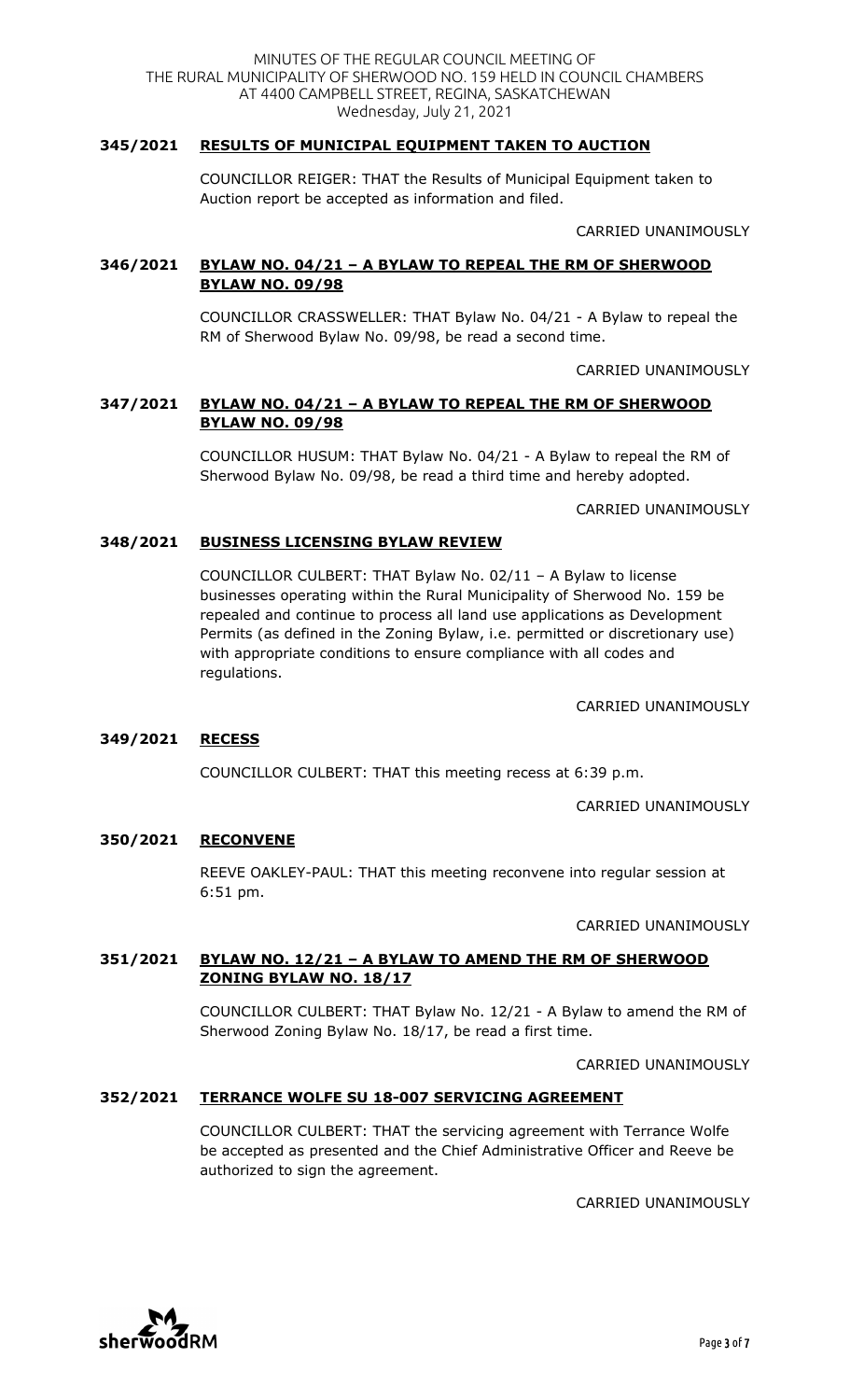## **353/2021 SU 21-011: SURFACE PARCEL SUBDIVISION TO REMOVE A PARCEL TIE AT SW 27-18-20-W2M**

COUNCILLOR CULBERT: THAT proposed subdivision application SU 21-011 (Community Planning File R0558-21R), which intends to subdivide by parcel tie removal: one 6.368ha (15.74ac) parcel, and one 35.45ha (87.6ac) from quarter section SW 27-18-20-W2M, be recommended for approval by Community Planning.

## CARRIED UNANIMOUSLY

## **354/2021 BYLAW NO. 13/21 – A BYLAW TO AMEND THE RM OF SHERWOOD ZONING BYLAW NO. 18/17**

COUNCILLOR HUSUM: THAT Bylaw No. 13/21 - A Bylaw to amend the RM of Sherwood Zoning Bylaw No. 18/17, be read a first time.

CARRIED UNANIMOUSLY

## **355/2021 BYLAW NO. 16/20 – A BYLAW TO AMEND THE RM OF SHERWOOD ZONING BYLAW NO. 18/17**

COUNCILLOR CULBERT: THAT Bylaw No. 16/20 - A Bylaw to amend the RM of Sherwood Zoning Bylaw No. 18/17, be read a first time.

CARRIED UNANIMOUSLY

## **356/2021 JULY.2021 ADMINISTRATION UPDATE**

COUNCILLOR PAUL: THAT the July 2021 Administration Update report be accepted as information and filed.

CARRIED UNANIMOUSLY

## **357/2021 COURAGEOUS K9 ADVERTISING REQUEST**

COUNCILLOR CULBERT: THAT in accordance to the RM of Sherwood Policy No. 2000-02 Council denies the request to purchase an advertisement in the Courageous K9 magazine for Courageous Companions.

CARRIED UNANIMOUSLY

## **358/2021 MEEP FUNDING - AMENDMENT**

COUNCILLOR HUSUM: THAT Council supports the participation in the 2020 Municipal Economic Enhancement Program (MEEP) and approves the following project listed on the MEEP Funding Agreement Schedule B Project plan Amendment:

- 1. Rebuild 900 metres of gravel road between RR 2190 & 2192 and RR 2192 & 2193. Road is currently restricted to 30T & 50km for a total project cost of \$50,000.
- 2. Rebuild/restructure and pave 700 metres of Winnipeg Street N. between Inland Drive & Industrial Drive for a total project cost of \$234,394.67.

CARRIED UNANIMOUSLY

## **359/2021 REMOVAL OF PUBLIC HEALTH ORDER**

COUNCILLOR REIGER: THAT the Removal of Public Health Order report be accepted as information and filed.

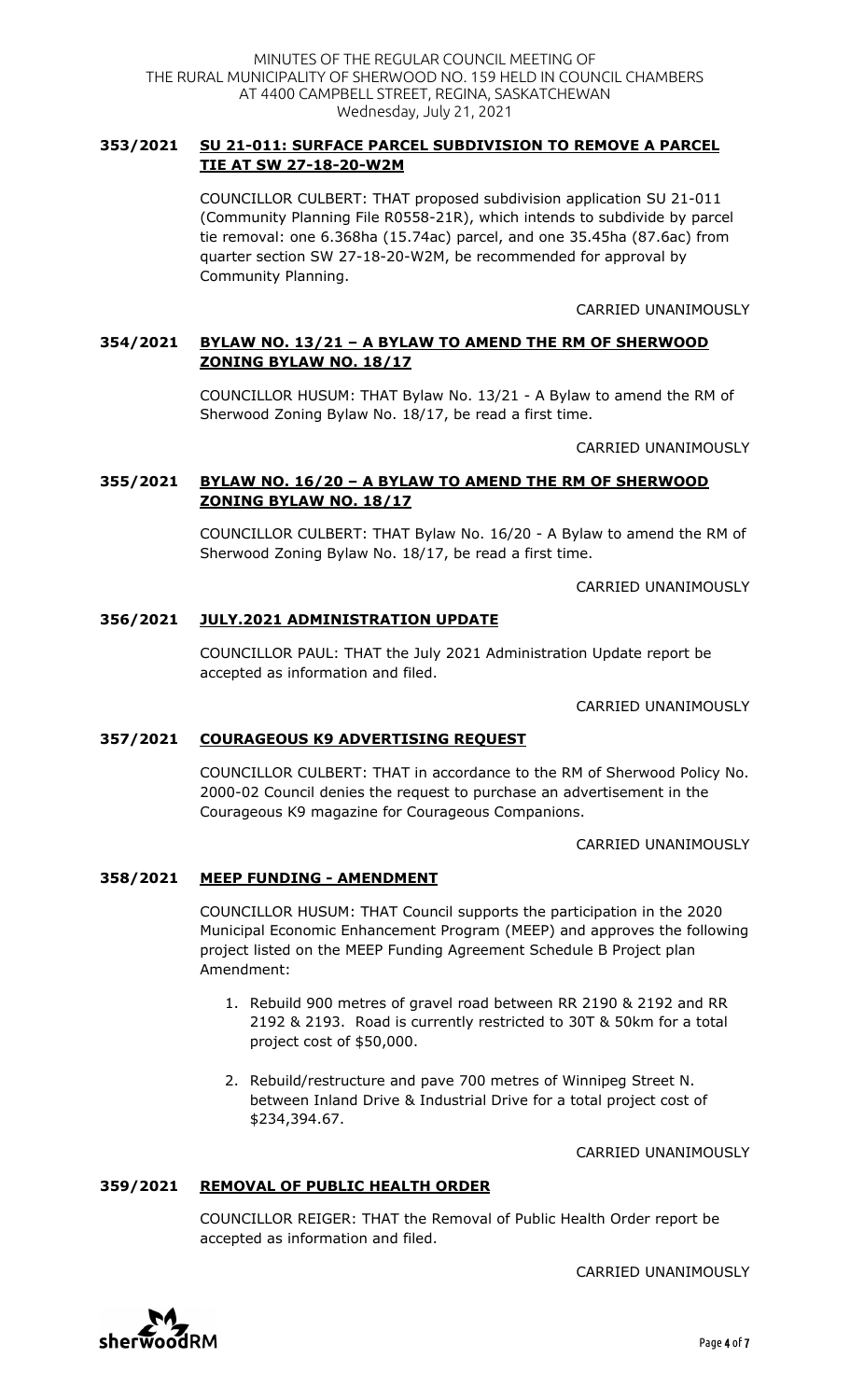### **360/2021 TAX ENFORCEMENT FILE UPDATE**

COUNCILLOR CRASSWELLER: THAT the Tax Enforcement file update report be accepted as information and filed.

CARRIED UNANIMOUSLY

### **361/2021 TAX ENFORCEMENT – SIX MONTH NOTICE**

COUNCILLOR WILKE: THAT TAXervice be authorized under s22(1) of The Tax Enforcement Act on or after July 27, 2021 to commence proceedings to request title with respect to the following described lands:

| Roll 1156 000 | <b>BLK/PAR T-PLAN</b> | Title No. |
|---------------|-----------------------|-----------|
|               | 101995410 EXT 0       | 137991752 |

#### CARRIED UNANIMOUSLY

#### **362/2021 ABATEMENT OF TAXES – PT NE 36-16-20-W2**

COUNCILLOR HUSUM: THAT the Abatement of Taxes – PT NE 36-16-20-W2 be tabled.

CARRIED UNANIMOUSLY

#### **363/2021 CLOSED SESSION**

COUNCILLOR CULBERT: THAT this meeting go into closed session at 7:34 p.m.

CARRIED UNANIMOUSLY

#### **364/2021 RECONVENE**

REEVE OAKLEY-PAUL: THAT this meeting reconvene into regular session at 8:20 pm.

CARRIED UNANIMOUSLY

#### **365/2021 WATER UTILITIES BROCHURE**

COUNCILLOR HUSUM: THAT the Water Utilities Brochure be edited as discussed and accepted as information and filed.

CARRIED UNANIMOUSLY

### **366/2021 BYLAW NO. 14/21 – A BYLAW TO AUTHORIZE A SPECIAL ASSESSMENT WITH RESPECT TO THE UNDERTAKING OF WELLINGS SUBDIVISION PAVING PROJECT**

COUNCILLOR HUSUM: THAT Bylaw No. 14/21 – A Bylaw To Authorize A Special Assessment With Respect to the Undertaking of Wellings Subdivision Paving Project, be read a first time.

CARRIED UNANIMOUSLY

## **367/2021 BYLAW NO. 14/21 – A BYLAW TO AUTHORIZE A SPECIAL ASSESSMENT WITH RESPECT TO THE UNDERTAKING OF WELLINGS SUBDIVISION PAVING PROJECT**

COUNCILLOR WILKE: THAT Bylaw No. 14/21 – A Bylaw To Authorize A Special Assessment With Respect to the Undertaking of Wellings Subdivision Paving Project, be read a second time.

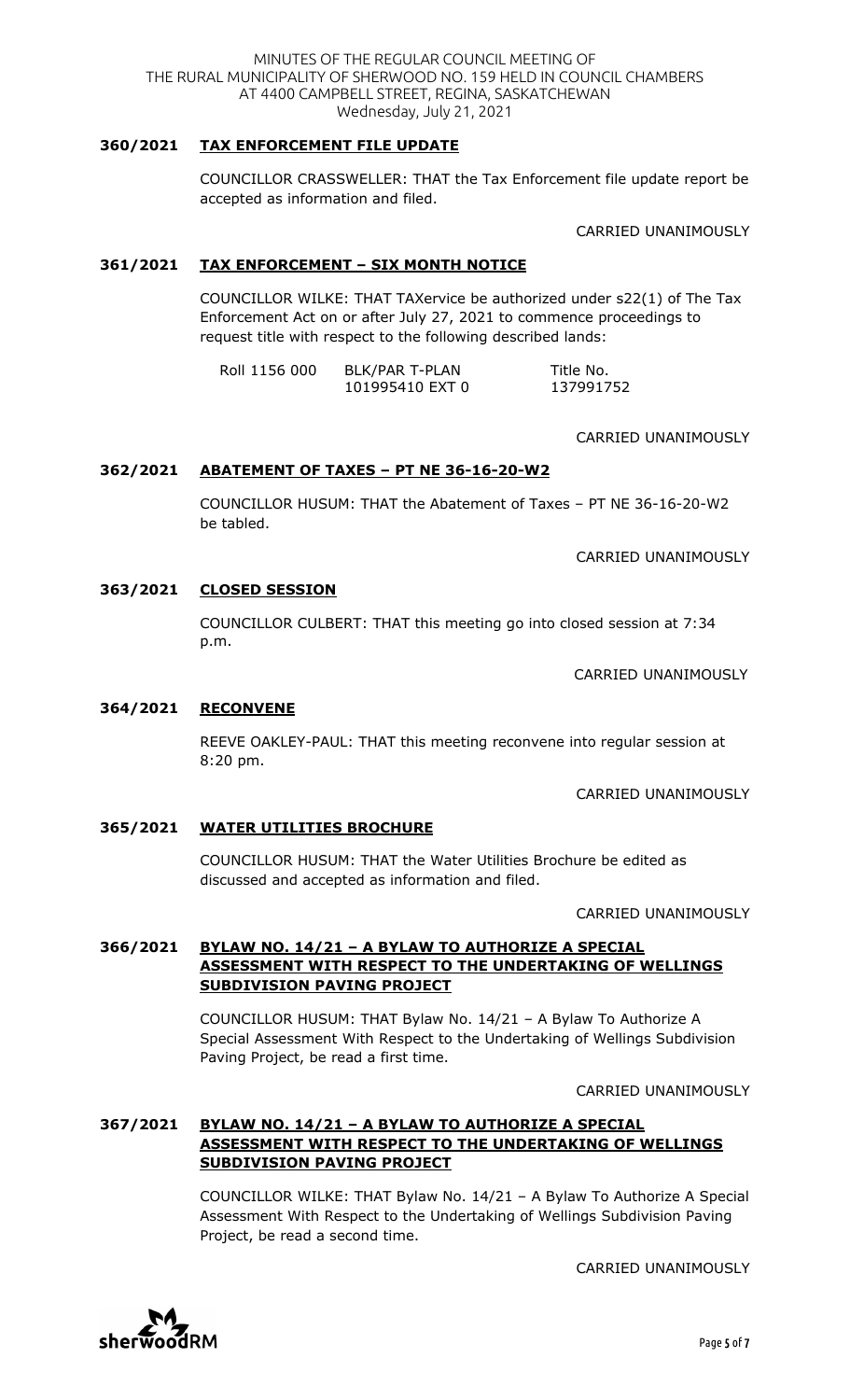## **368/2021 BYLAW NO. 14/21 – A BYLAW TO AUTHORIZE A SPECIAL ASSESSMENT WITH RESPECT TO THE UNDERTAKING OF WELLINGS SUBDIVISION PAVING PROJECT**

COUNCILLOR HUSUM: THAT Bylaw No. 14/21 – A Bylaw To Authorize A Special Assessment With Respect to the Undertaking of Wellings Subdivision Paving Project, be given three readings at this meeting.

CARRIED UNANIMOUSLY

## **369/2021 BYLAW NO. 14/21 – A BYLAW TO AUTHORIZE A SPECIAL ASSESSMENT WITH RESPECT TO THE UNDERTAKING OF WELLINGS SUBDIVISION PAVING PROJECT**

COUNCILLOR CULBERT: THAT Bylaw No. 14/21 – A Bylaw To Authorize A Special Assessment With Respect to the Undertaking of Wellings Subdivision Paving Project, be read a third time and hereby adopted.

CARRIED UNANIMOUSLY

## **370/2021 SIGNING AUTHORITIES**

COUNCILLOR HUSUM: WHEREAS there has been a change in signing authority due to employee resignation from the RM of Sherwood;

THEREFORE BE IT RESOLVED THAT signing authorities for the RM of Sherwood be hereby amended to include only the following:

Reeve Susan Oakley-Paul or Deputy Reeve Carl Husum and Chief Administrative Officer Bradley Wiebe or Manager of Administration Christine Trithardt or Manager of Policy and Human Resources Angela Bottcher.

CARRIED UNANIMOUSLY

## **371/2021 COMMUNICATIONS**

COUNCILLOR WILKE: THAT the following correspondence be accepted as information and filed:

- 1. Prairie Central District for Sport, Culture and Recreation June 14, 2021 E-News
- 2. Saskatchewan Construction Association Supply Chain Descriptions and Price Escalation Issues
- 3. Prairie Central District for Sport, Culture and Recreation June 22, 2021 E-News
- 4. Office of the Saskatchewan Information and Privacy Commissioner Annual Report
- 5. White Butte RCMP Stats April 2021
- 6. White Butte RCMP Stats May 2021
- 7. White Butte RCMP Stats June 2021

CARRIED UNANIMOUSLY

## **372/2021 CLOSED SESSION**

COUNCILLOR HUSUM: THAT this meeting go into closed session at 9:09 p.m.

CARRIED UNANIMOUSLY

## **373/2021 RECONVENE**

COUNCILLOR HUSUM: THAT this meeting go into regular session at 9:35 p.m.